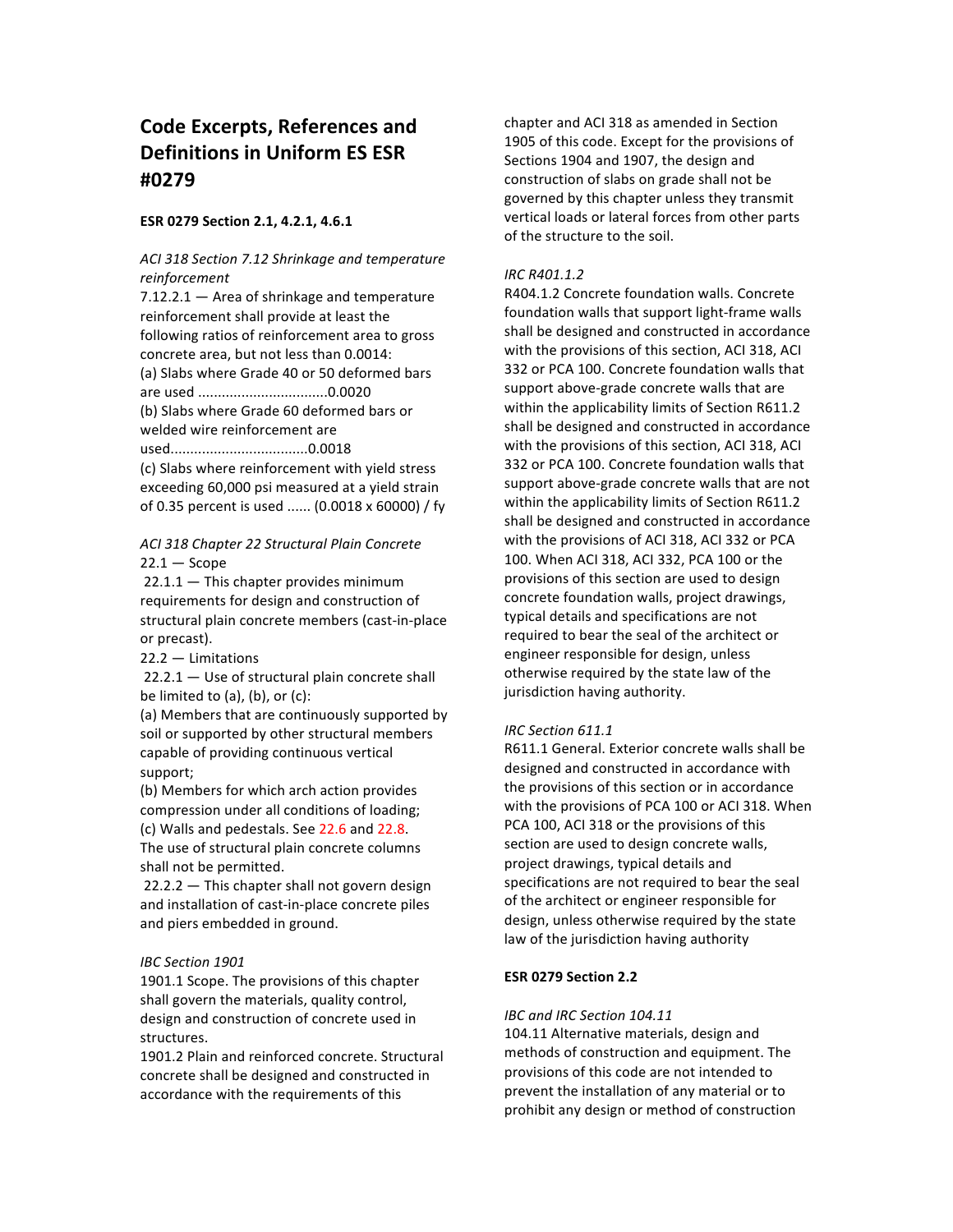not specifically prescribed by this code, provided that any such alternative has been approved. An alternative material, design or method of construction shall be approved where the building official finds that the proposed design is satisfactory and complies with the intent of the provisions of this code, and that the material, method or work offered is, for the purpose intended, at least the equivalent of that prescribed in this code

#### **ESR 0279 Section 2.3, 5.2**

Classification is normally done by the Geotechnical Engineer in accordance with the following IBC Section and Cited Tables.

Seismic Design Category (Defined in IBC Section 1613.3.5 which references ASCE 7, Chapter 11.6 for Seismic Design Category).

*ASCE 7 11.6 Seismic Design Category* Structures shall be assigned a Seismic Design Category in accordance with this section. Risk Category I, II, or III structures located where the mapped spectral response acceleration parameter at 1-s period, **S**1, is greater than or equal to 0.75 shall be assigned to Seismic Design Category E. Risk Category IV structures located where the mapped spectral response acceleration parameter at 1-s period, **S1**, is greater than or equal to 0.75 shall be assigned to Seismic Design Category F. All other structures shall be assigned to a Seismic Design Category based on their Risk Category and the design spectral response acceleration parameters, **SDS** and **SD**1, determined in accordance with Section 11.4.4. Each building and structure shall be assigned to the more severe Seismic Design Category in accordance with Table 11.6-1 or 11.6-2, irrespective of the fundamental period of vibration of the structure, **T** . Where **S**1 is less than 0.75, the Seismic Design Category is permitted to be determined from Table 11.6-1 alone where all of the following apply:

1. In each of the two orthogonal directions, the approximate fundamental period of the structure, Ta, determined in accordance with Section 12.8.2.1 is less than 0.8Ts, where Ts is determined in accordance with Section 11.4.5. 2. In each of two orthogonal directions, the fundamental period of the structure used to

calculate the story drift is less than **Ts.** 3. Eq. 12.8-2 is used to determine the seismic response coefficient Cs.

Table 11.6-1 Seismic Design Category Based on **Short Period Response Acceleration Parameter** 

|                           | <b>Risk Category</b> |   |  |  |  |
|---------------------------|----------------------|---|--|--|--|
| Value of $S_{DS}$         | I or II or III       |   |  |  |  |
| $S_{\text{ns}} < 0.167$   |                      |   |  |  |  |
| $0.167 \le S_{DS} < 0.33$ | R                    | с |  |  |  |
| $0.33 \leq S_{ps} < 0.50$ | C                    | D |  |  |  |
| $0.50 \leq S_{\text{ns}}$ |                      |   |  |  |  |

#### Table 11.6-2 Seismic Design Category Based on **1-S Period Response Acceleration Parameter**

|                             | <b>Risk Category</b> |    |  |  |  |
|-----------------------------|----------------------|----|--|--|--|
| Value of $S_{\alpha\alpha}$ | I or II or III       | IV |  |  |  |
| $S_{D1}$ < 0.067            | А                    |    |  |  |  |
| $0.067 \leq S_{D1} < 0.133$ | в                    |    |  |  |  |
| $0.133 \leq S_{D1} < 0.20$  | с                    | D  |  |  |  |
| $0.20 \le S_{\rm m}$        | D                    |    |  |  |  |

See USGS for maps/estimates Short Period and 1-S Reponses Values both in the US and

Worldwide. See:

http://earthquake.usgs.gov/hazards/designmap s/ww

#### *Risk Categories Defined in ASCE-7 Table 1.5-1:*

Table 1.5-1 Risk Category of Buildings and Other Structures for Flood, Wind, Snow, Earthquake,

| and Ice Loads                                                                                                                                                                                                                                                                                                                                                                                                                                                                                                     |                      |
|-------------------------------------------------------------------------------------------------------------------------------------------------------------------------------------------------------------------------------------------------------------------------------------------------------------------------------------------------------------------------------------------------------------------------------------------------------------------------------------------------------------------|----------------------|
| Use or Occupancy of Buildings and Structures                                                                                                                                                                                                                                                                                                                                                                                                                                                                      | <b>Risk Category</b> |
| Buildings and other structures that represent a low risk to human life in the event of failure                                                                                                                                                                                                                                                                                                                                                                                                                    |                      |
| All buildings and other structures except those listed in Risk Categories I. III, and IV                                                                                                                                                                                                                                                                                                                                                                                                                          | П                    |
| Buildings and other structures, the failure of which could pose a substantial risk to human life.                                                                                                                                                                                                                                                                                                                                                                                                                 | Ш                    |
| Buildings and other structures, not included in Risk Category IV, with potential to cause a substantial<br>economic impact and/or mass disruption of day-to-day civilian life in the event of failure.                                                                                                                                                                                                                                                                                                            |                      |
| Buildings and other structures not included in Risk Category IV (including, but not limited to, facilities that<br>manufacture, process, handle, store, use, or dispose of such substances as hazardous fuels, hazardous<br>chemicals, hazardous waste, or explosives) containing toxic or explosive substances where their quantity<br>exceeds a threshold quantity established by the authority having jurisdiction and is sufficient to pose a threat<br>to the public if released.                            |                      |
| Buildings and other structures designated as essential facilities.                                                                                                                                                                                                                                                                                                                                                                                                                                                | IV                   |
| Buildings and other structures, the failure of which could pose a substantial hazard to the community.                                                                                                                                                                                                                                                                                                                                                                                                            |                      |
| Buildings and other structures (including, but not limited to, facilities that manufacture, process, handle, store,<br>use, or dispose of such substances as hazardous fuels, hazardous chemicals, or hazardous waste) containing<br>sufficient quantities of highly toxic substances where the quantity exceeds a threshold quantity established by<br>the authority having jurisdiction to be dangerous to the public if released and is sufficient to pose a threat to<br>the public if released. <sup>4</sup> |                      |
| Buildings and other structures required to maintain the functionality of other Risk Category IV structures.                                                                                                                                                                                                                                                                                                                                                                                                       |                      |

"Buildings and other structures containing toxic, highly toxic, or explosive substances shall be eligible for classification to a lower Risk Category<br>if it can be demonstrated to the satisfaction of the authority having j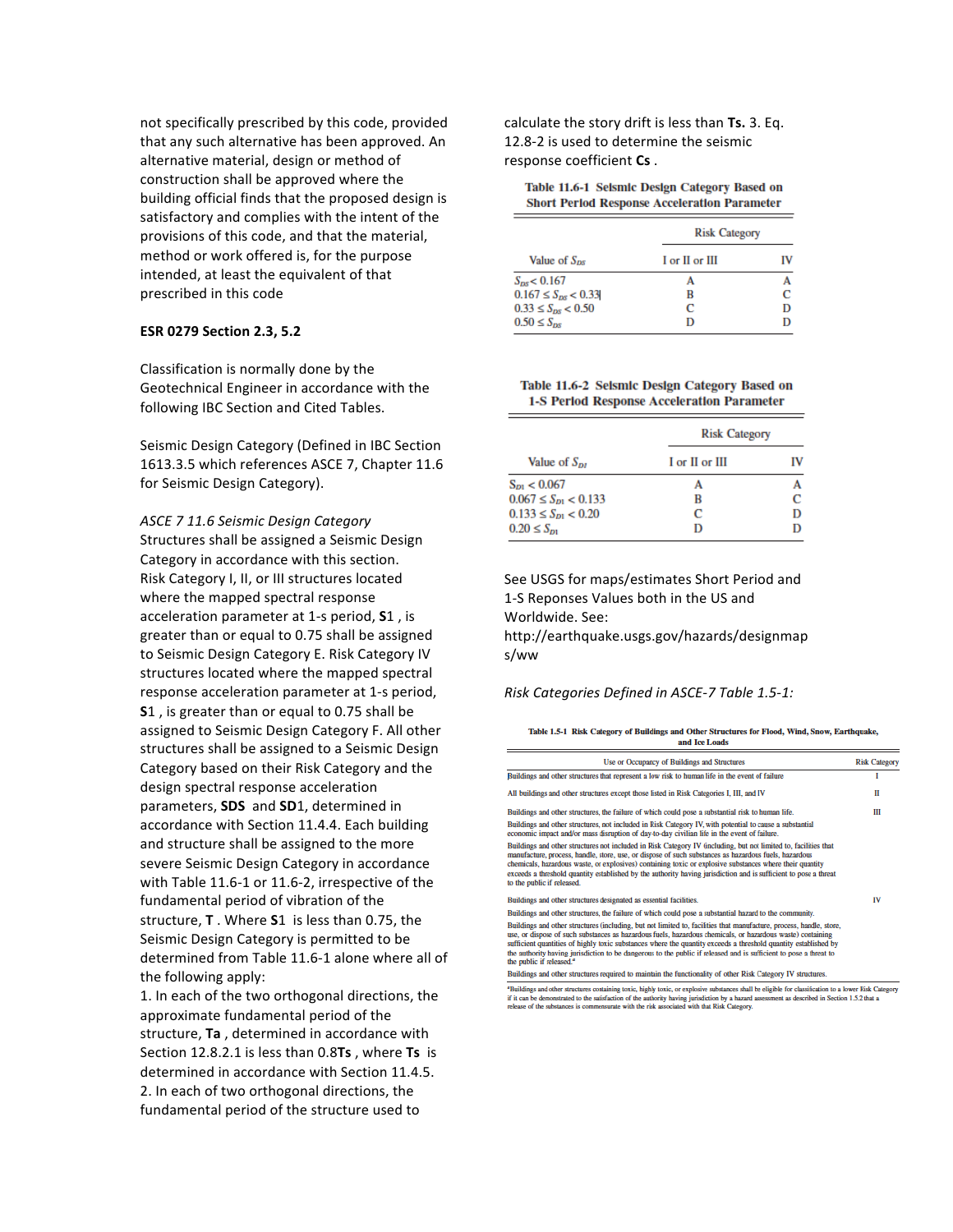#### **ESR 0279 Section 4.2.3**

#### *ACI 318 Section 22.3*

 $22.3.1 -$  Contraction or isolation joints shall be provided to divide structural plain concrete members into flexurally discontinuous elements. The size of each element shall be chosen to limit stress caused by restraint to movements from creep, shrinkage, and temperature effects.

 $22.3.2 -$  In determining the number and location of contraction or isolation joints, consideration shall be given to: influence of climatic conditions; selection and proportioning of materials; mixing, placing, and curing of concrete; degree of restraint to movement; stresses due to loads to which an element is subject; and construction techniques.

#### **ESR 0279 Section 4.3**

*ACI 318 Chapter 14 - Walls (Selected Excerpts-Commonly Used Sections)*

 $14.1 -$ Scope

 $14.1.1 -$  Provisions of Chapter 14 shall apply for design of walls subjected to axial load, with or without flexure.

 $14.1 -$  General

 $14.2.7 -$  Quantity of reinforcement and limits of thickness required by 14.3 and 14.5 shall be permitted to be waived where structural analysis shows adequate strength and stability.  $14.3 -$  Minimum reinforcement

 $14.3.1 -$  Minimum vertical and horizontal reinforcement shall be in accordance with 14.3.2 and 14.3.3 unless a greater amount is required for shear by 11.9.8 and 11.9.9.

 $14.3.2 -$  Minimum ratio of vertical reinforcement area to gross concrete area, ρl, shall be:

(a) 0.0012 for deformed bars not larger than No. 5 with fy not less than 60,000 psi; or

(b) 0.0015 for other deformed bars; or

(c) 0.0012 for welded wire reinforcement not larger than W31 or D31.

14.3.3 - Minimum ratio of horizontal reinforcement area to gross concrete area, pt, shall be:

(a) 0.0020 for deformed bars not larger than No. 5 with fy not less than 60,000 psi; or

(b) 0.0025 for other deformed bars; or

(c) 0.0020 for welded wire reinforcement not larger than W31 or D31.

#### $14.3.7 -$  In addition to the minimum reinforcement

required by 14.3.1, not less than two No. 5 bars in walls having two layers of reinforcement in both directions and one No. 5 bar in walls having a single layer of reinforcement in both directions shall be provided around window, door, and similar sized openings. Such bars shall be anchored to develop fy in tension at the corners of the openings.

 $14.6 -$  Nonbearing walls

 $14.6.1 -$  Thickness of nonbearing walls shall not be less than 4 in., nor less than 1/30 the least distance between members that provide lateral support.

# **ESR 0270 Section 4.5**

#### *ACI 360 Section 11.3.3*

11.3.3 Thickness design methods—Five methods available for determining the thickness of steel FRC slabs-on-ground are described in this section:

1. The PCA, WRI, and COE thickness design methods;

- 2. Elastic method;
- 3. Yield line method;
- 4. Nonlinear finite modeling; and

5. Combined steel FRC and bar reinforcement. These design methods depend on steel FRC attaining a minimum level of residual strength. In addition, Table 11.1 provides suggested performance levels for various floor loading conditions. These values represent a compilation of performance values obtained from trade literature.

#### **ESR 0270 Section 4.6.5**

*ACI 318 Section 8.5 Modulus of elasticity*  $8.5.1 -$  Modulus of elasticity, Ec, for concrete shall bepermitted to be taken as wc^ 1.5  $\times$  33 sqrt (f'c) (in psi) for values of wc between 90 and 160 lb/ft3. For normal weight concrete, Ec shall be permitted to be taken as  $57,000 \times$  sqrt (f'c).

#### **ESR 0270 Section 4.7.3**

*ACI 318 Section 10.5 — Minimum reinforcement of flexural members*  $10.5.1 -$  At every section of a flexural member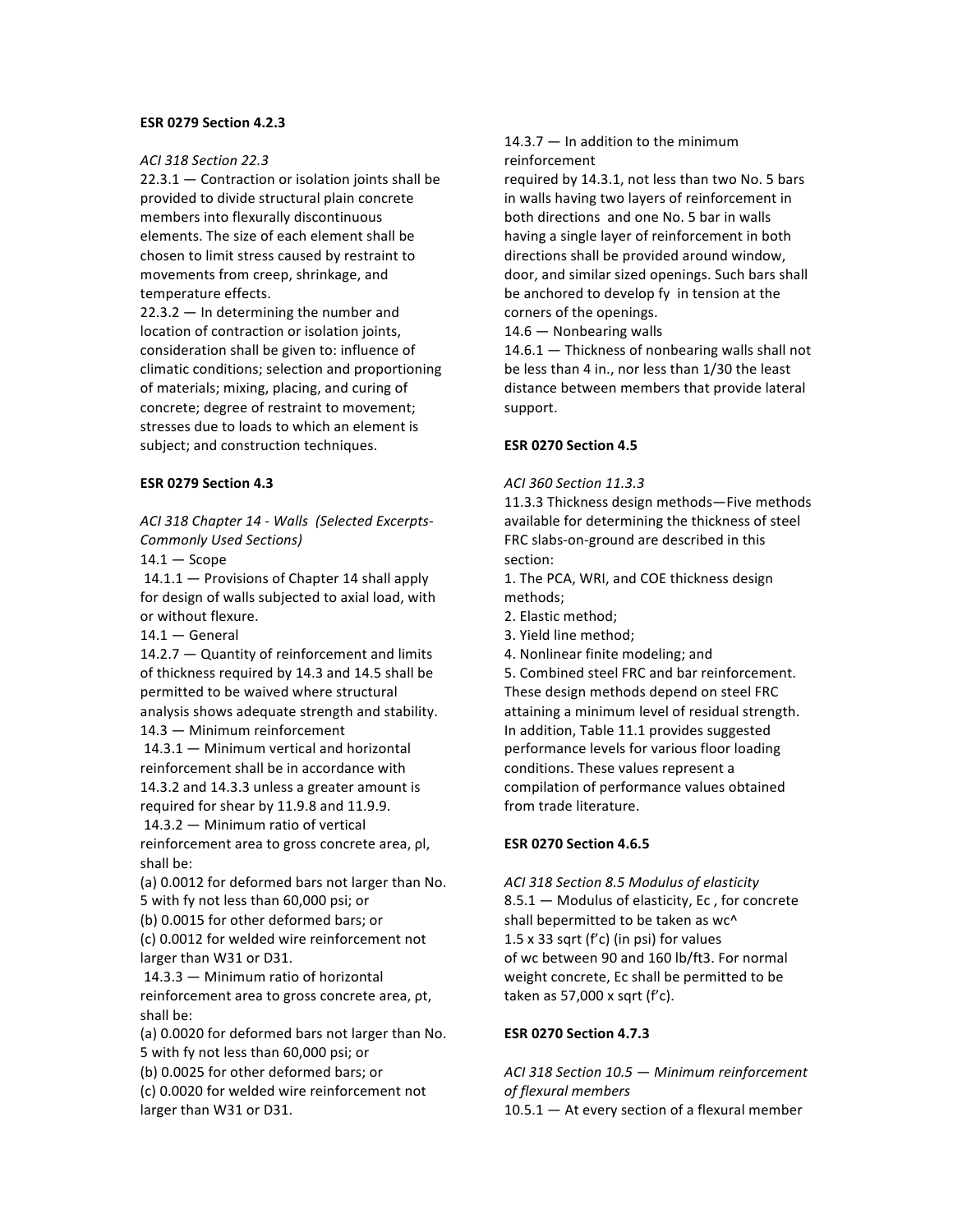where tensile reinforcement is required by analysis, except as provided in 10.5.2, 10.5.3, and 10.5.4, As provided shall not be less than that given by

$$
A_{s,min} = \frac{3\sqrt{t_c}}{t_y}b_w d \qquad (10-3)
$$

and not less than 200bwd /fy.

 $10.5.2 -$  For statically determinate members with a flange in tension, As, min shall not be less than the value given by Eq.  $(10-3)$ , except that bw is replaced by either 2bw or the width of the flange, whichever is smaller.

 $10.5.3$  - The requirements of 10.5.1 and 10.5.2 need not be applied if, at every section, As provided is at least one-third greater than that required by analysis.

 $10.5.4 -$  For structural slabs and footings of uniform thickness, As, min in the direction of the span shall be the same as that required by 7.12.2.1. Maximum spacing of this reinforcement shall not exceed three times the thickness, nor 18 in.

#### **ESR 0270 Section 4.8**

*ACI 360-10 Section 11.3.3.3. Yield Line Method*

Case 1: Central load on large slab

$$
P_o\,=\,6\bigg[1+{2a\over L}\bigg]M_o
$$

For this case, express the value of  $M_0$  as

$$
M_o = M_n + M_p = \left[1 + \frac{R_{e,3}}{100}\right] \times \frac{f_r \times b \times h^2}{6}
$$

Case 2: Edge load

$$
P_o\,=\,3.5\bigg[1+\frac{3a}{L}\bigg]M_o
$$

For this case, express the value of  $M_0$  as

$$
M_o = M_n + M_p = \left[1 + \frac{R_{e,3}}{100}\right] \times \frac{f_r \times b \times h^2}{6}
$$

Case 3: Corner load

$$
P_o = 2 \left[ 1 + \frac{4a}{L} \right] M_o
$$

For this case, express the value of  $M<sub>o</sub>$  as

$$
M_o = M_n = \frac{f_r \times b \times h^2}{6}
$$

In the previous formulas:

- $a$  = radius of circle with area equal to that of the post base plate, in. (mm);
- $b =$  unit width (1 in. [1 mm]);
- $f_r$  = concrete modulus of rupture, psi (MPa);
- $h =$  slab thickness, in. (mm);
- $L =$  radius of relative stiffness, in. (mm); Section 7.2;
- $M_n$  = negative moment strength of the slab, tension at top
- slab surface, in.-lb (N-mm);  $M_p$  = positive moment strength of the slab, tension at bottom slab surface, in.-lb (N-mm);
- $P_o$  = ultimate load strength of the slab, lb (N); and

 $R_{e,3}$  = residual strength factor determined by JSCE SF4, %. The term  $f_r[1 + R_e, 3/100]$  is an enhancement factor that accounts for the toughness of steel FRC slabs-on-ground.

 $L$  is the radius of relative stiffness [in. (m)], equal to

$$
L = \sqrt{\frac{Eh^3}{12(1 - v^2)k}}
$$
 (7-3)

where  $E$  is elastic modulus of concrete, psi (Pa);  $v$  is Poisson's ratio for concrete—approximately 0.15; and  $k$  is modulus of subgrade reaction,  $1b/in.^3$  (N/m<sup>3</sup>).

#### **ESR Section 4.9.1**

*IBC Table 722.1.1. Fire Resistance*

TABLE 722.2.1.1<br>MINIMUM EQUIVALENT THICKNESS OF CAST-IN-PLACE OR PRECAST CONCRETE WALLS, LOAD-BEARING OR<br>NONLOAD-BEARING OR

| <b>CONCRETE</b><br><b>TYPF</b> | <b>MINIMUM SLAB THICKNESS (inches)</b><br><b>FOR FIRE-RESISTANCE RATING OF</b> |     |                                             |     |         |  |  |  |  |
|--------------------------------|--------------------------------------------------------------------------------|-----|---------------------------------------------|-----|---------|--|--|--|--|
|                                | 1 hour                                                                         |     | 1 <sup>1</sup> / <sub>2</sub> hours 2 hours |     | 4 hours |  |  |  |  |
| Siliceous                      | 3.5                                                                            | 4.3 | 5.0                                         | 6.2 | 7.0     |  |  |  |  |
| Carbonate                      | 3.2                                                                            | 4.0 | 4.6                                         | 5.7 | 6.6     |  |  |  |  |
| Sand-lightweight               | 2.7                                                                            | 3.3 | 3.8                                         | 4.6 | 5.4     |  |  |  |  |
| Lightweight                    | 2.5                                                                            | 3.1 | 3.6                                         | 4.4 | 5.1     |  |  |  |  |
| .                              |                                                                                |     |                                             |     |         |  |  |  |  |

For SI:  $1$  inch = 25.4 mm.

#### **ESR 0270 Section 5.10**

# ACI 318 10.3 – General principles and *requirements (relevant section only)*  $10.3.2 -$  Balanced strain conditions exist at a cross section when tension reinforcement reaches the strain corresponding to fy just as concrete in compression reaches its assumed ultimate strain of 0.003.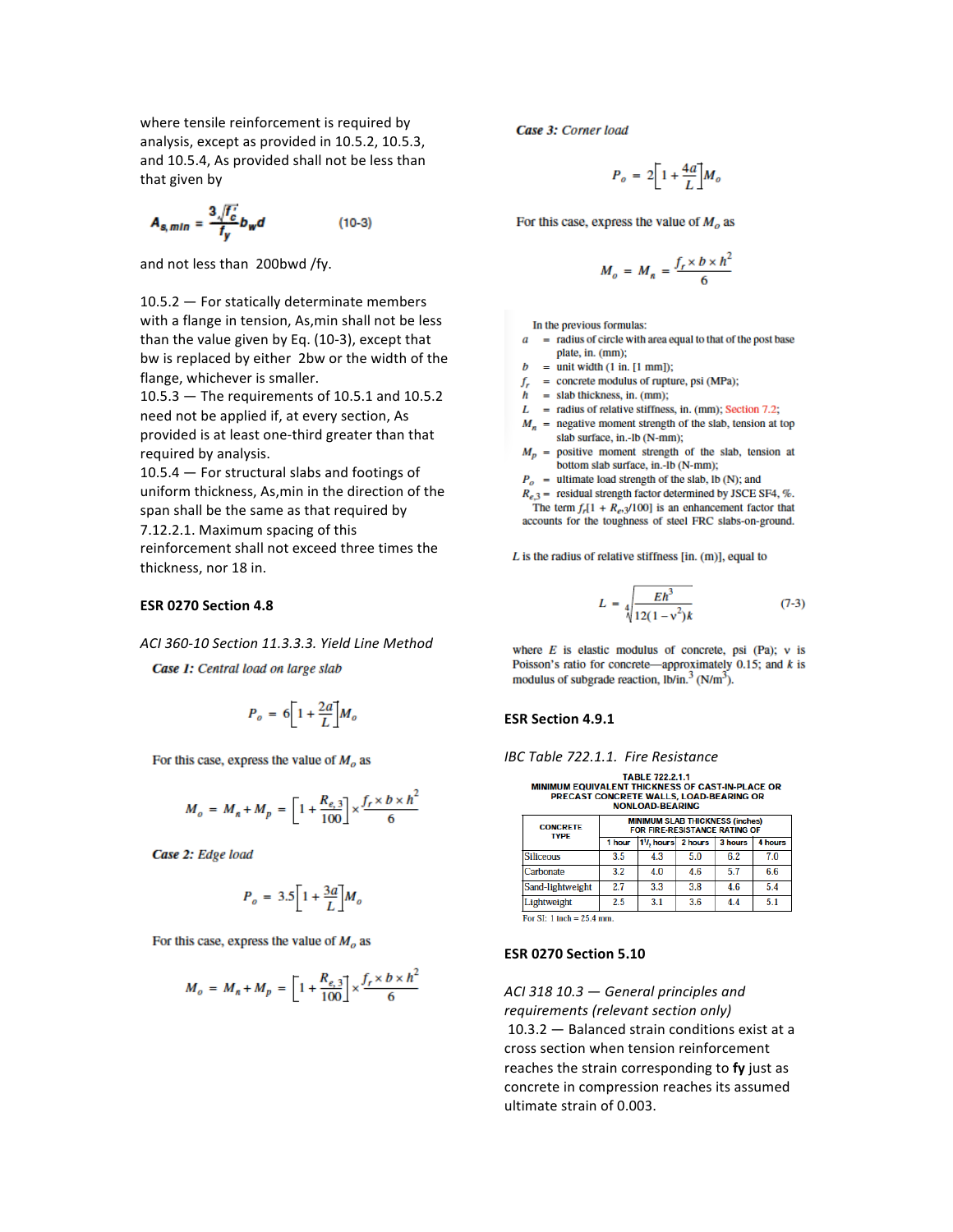$10.3.4 -$  Sections are tension-controlled if the net tensile strain in the extreme tension steel, **εt**, is equal to or greater than 0.005 when the concrete in compression reaches its assumed strain limit of 0.003. Sections with *εt* between the compression controlled strain limit and 0.005 constitute a transition region between compression-controlled and tension-controlled sections.

# **ESR Section 4.9.2**

*UL Assembly Nos G356, G514 and D700, D800 and D900 Series.*

Details can be found on the UL.com under the Online Certifications Directory (as of 2014 the link on lower left of www.ul.com homepage, UL does move the link from time to time).

Instructions:

- 1. Enter UL Category Code "bxuv
- 2. Enter File Number:

-G365 enter UL File Number "G356" -G514 enter UL File Number "G514" -D700 Series G514 enter UL File Number "d7\*" -D800 Series G514 enter UL File Number "d8\*" -D800 Series G514 enter UL File Number "d9\*" 3. Leave all other fields blank.

4. Click Search

Note the D700, D800 and D900 series include several assemblies each. Details for any of the assemblies may downloaded for free from the website. 

#### **BEGIN A BASIC SEARCH**

To begin a search, please enter one or more search criteria in the parameters below.

| Company<br><b>Name</b> (options)     |                               |
|--------------------------------------|-------------------------------|
| City                                 |                               |
| <b>US State</b>                      | ÷<br>Select a state           |
| <b>US Zip Code</b>                   |                               |
| Country                              | ÷<br>Select a country         |
| Region                               | ÷<br>Select a region          |
| <b>Postal Code</b><br>(non-US)       |                               |
| <b>UL Category</b><br>Code (options) | bxuv                          |
| <b>UL File Number</b><br>(help)      | $d7*$                         |
| <b>Keyword</b>                       |                               |
|                                      | <b>SEARCH</b><br><b>CLEAR</b> |

Example UL Search Window

# **ESR Section 5.1**

*ASTM C1116 Section 4.1.1*

4.1.1 Type I Steel Fiber-Reinforced Concrete-Contains stainless steel, alloy steel, or carbon steel fibers conforming to Specification A 820/A 820M.

#### **ESR Section 5.3**

*IBC 1905.8 Mixing.* Mixing of concrete shall be performed in accordance with Sections 1905.8.1 through 1905.8.3.

1905.8.1 General.

Concrete shall be mixed until there is a uniform distribution of materials and shall be discharged completely before the mixer is recharged.

1905.8.2 Ready-mixed concrete. Ready-mixed concrete shall be mixed and delivered in accordance with the requirements of ASTM C 94 or ASTM C 685.

1905.8.3 Job-mixed concrete. Job-mixed concrete shall comply with ACI 318, Section 5.8.3.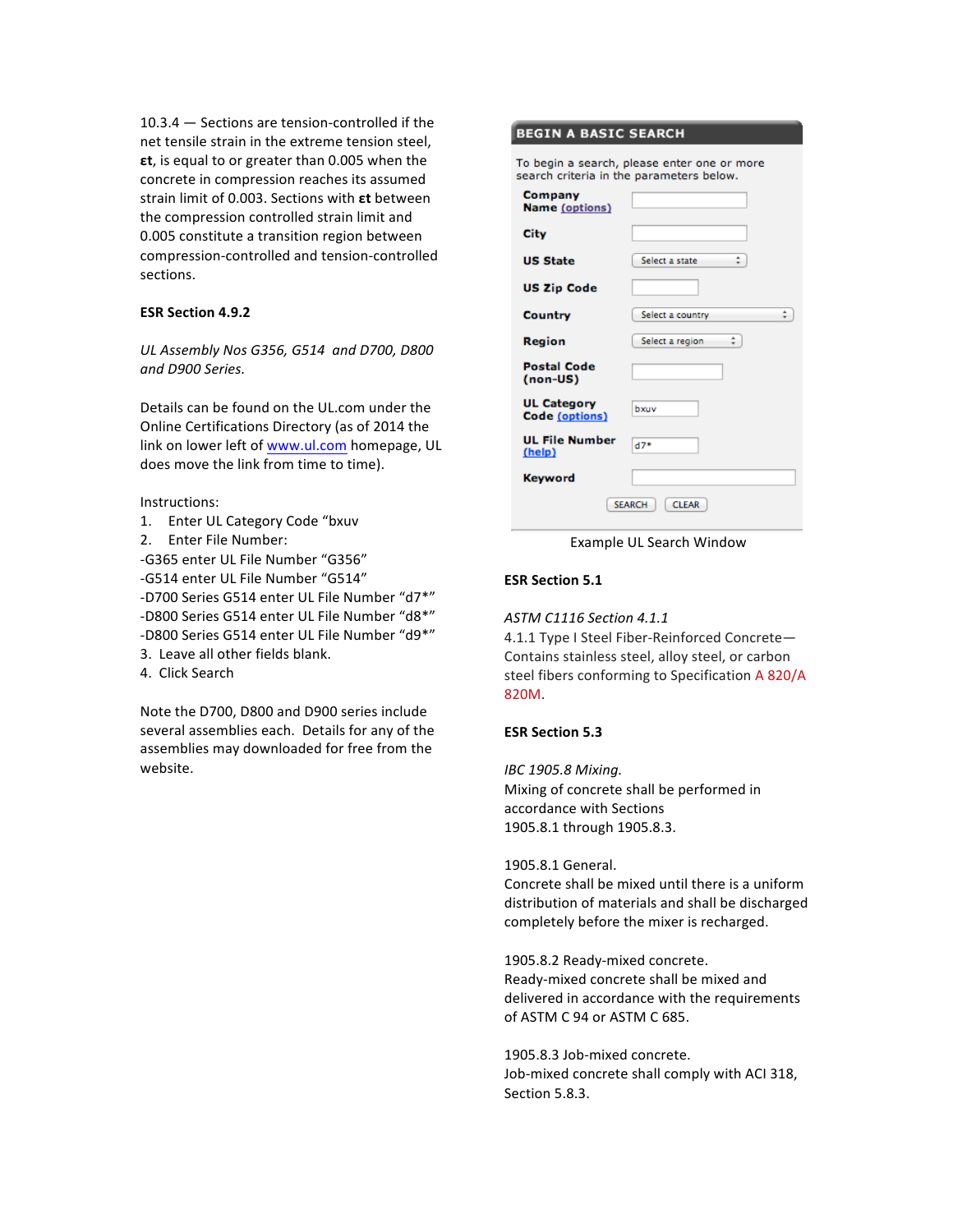### *ACI 318 Section 5.8.3*

 $5.8.3 -$  Job-mixed concrete shall be mixed in accordance with (a) through (e): (a) Mixing shall be done in a batch mixer of approved type; (b) Mixer shall be rotated at a speed recommended by the manufacturer; (c) Mixing shall be continued for at least 1-1/2 minutes after all materials are in the drum, unless a shorter time is shown to be satisfactory

**Mixing and Placing Instructions** 

*ACI 544.1R*

(ACI 544.1R) Table 4.1 Range of mixture proportions for SFRC

|                              | $3/8$ in.*           | $3/4$ in.      | $1 - 1/2$ in. |
|------------------------------|----------------------|----------------|---------------|
| Maximum aggregate size       | $(9.5 \, \text{mm})$ | $(20$ mm $)$   | $(38$ mm $)$  |
| Mixture parameters           |                      |                |               |
| Cementitious material lb/yd3 | 600 to 1000          | 500 to 900     | 470 to 700    |
| $\lfloor$ (kg/m3)            | (356 to 593)         | (297 to 534)   | (279 to 415)  |
| lw/c                         | 0.35 to 0.45         | $0.35$ to 0.50 | 0.35 to 0.55  |
| l Percent of fine to coarse  |                      |                |               |
| aggregate                    | 45 to 60             | 45 to 55       | 40 to 55      |

#### ACI 544.1R Table 4.2 Recommended combined aggregate grading for SFRC

| Maximum                     | Percent Passing for maximum size of |              |              |              |               |  |  |  |
|-----------------------------|-------------------------------------|--------------|--------------|--------------|---------------|--|--|--|
|                             | $3/8$ in                            | $1/2$ in     | $3/4$ in     | $1$ in       | $1 - 1/2$ in. |  |  |  |
| aggregate size              | $(10$ mm $)$                        | $(13$ mm $)$ | $(19$ mm $)$ | $(25$ mm $)$ | $(38$ mm $)$  |  |  |  |
| $2$ in. (51 mm)             | 100                                 | 100          | 100          | 100          | 100           |  |  |  |
| 1-1/2 in. $(38 \text{ mm})$ | 100                                 | 100          | 100          | 100          | 85 to 100     |  |  |  |
| 1 in. $(25 \, \text{mm})$   | 100                                 | 100          | 100          | 94 to 100    | 65 to 85      |  |  |  |
| 3/4 in. (19 mm)             | 100                                 | 100          | 94 to 100    | 76 to 82     | 58 to 77      |  |  |  |
| $1/2$ in. $(13$ mm)         | 100                                 | 93 to 100    | 70 to 88     | 65 to 76     | 50 to 68      |  |  |  |
| 3/8 in. (10 mm)             | 96 to 100                           | 85 to 96     | 61 to 73     | 56 to 66     | 46 to 58      |  |  |  |
| No. 4 (5 mm)                | 72 to 84                            | 58 to 78     | 48 to 56     | 45 to 53     | 38 to 50      |  |  |  |
| No. 8 (2.4 mm)              | 46 to 57                            | 41 to 53     | 40 to 47     | 36 to 44     | 29 to 43      |  |  |  |
| No. 16 (1.1 mm)             | 34 to 44                            | 32 to 42     | 32 to 40     | 29 to 38     | 21 to 34      |  |  |  |
| No. 30 (600 µm)             | 22 to 33                            | 19 to 30     | 20 to 32     | 19 to 28     | 13 to 27      |  |  |  |
| No. 50 (300 µm)             | 10 to 18                            | 8 to 15      | 10 to 20     | 8 to 20      | 7 to 19       |  |  |  |
| No. 100 (150 µm)            | 2 to 7                              | 1 to 5       | 3 to 9       | $2$ to $8$   | $2$ to $8$    |  |  |  |
| No. 200 (75 um)             | $0$ to $2$                          | $0$ to $2$   | $0$ to $2$   | $0$ to $2$   | $0$ to $2$    |  |  |  |

ASTM C33 (Excerpt) Grading Recommendations for Fine and Course Aggregate

#### 6. Grading

6.1 Sieve Analysis-Fine aggregate, except as provided in 6.2, 6.3, and 6.4, shall be graded within the following limits:

| Sieve (Specification E 11) | Percent Passing |
|----------------------------|-----------------|
| 9.5 mm (14-in.)            | 100             |
| 4.75-mm (No. 4)            | 95 to 100       |
| 2.36-mm (No. 8)            | 80 to 100       |
| 1.18-mm (No. 16)           | 50 to 85        |
| 600-am (No. 30)            | 25 to 60        |
| 300-µ (No. 50)             | 10 to 30        |
| 150-um (No. 100)           | 2 to 10         |

by the mixing uniformity tests of ASTM C94; (d) Materials handling, batching, and mixing shall conform to applicable provisions of ASTM C94; (e) A detailed record shall be kept to identify:

(1) number of batches produced;

(2) proportions of materials used;

(3) approximate location of final deposit in structure;

(4) time and date of mixing and placing.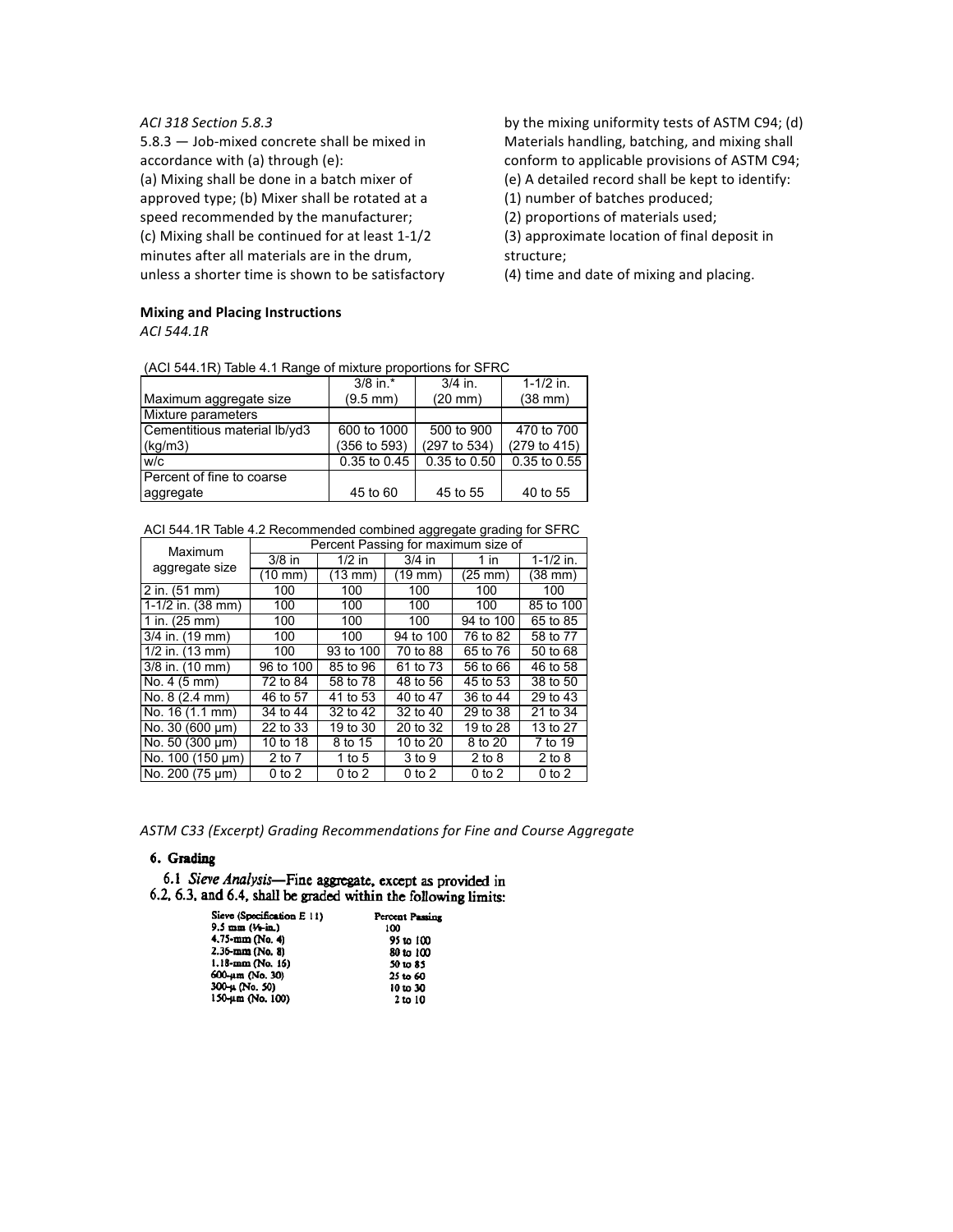| 41b |  |
|-----|--|
|-----|--|

TABLE 2 Grading Requirements for Coarse Aggregates

|                | Nominal Size                           | Amounts Finer than Each Laboratory Sleve (Square-Openings), Mass Percent |                     |                 |                                           |                     |                           |                    |                    |                          |                             |                                    |                   |          |
|----------------|----------------------------------------|--------------------------------------------------------------------------|---------------------|-----------------|-------------------------------------------|---------------------|---------------------------|--------------------|--------------------|--------------------------|-----------------------------|------------------------------------|-------------------|----------|
| Size Number    | (Sleves with<br>Square Openings)       | 100<br>mm<br>$(4 \ln)$                                                   | 90 mm<br>(31⁄2 in.) | 75 mm<br>(3 h.) | $63 \text{ mm}$<br>$(2\frac{1}{2} \ln 1)$ | 50 mm<br>$(2 \ln.)$ | 37.5 mm<br>$(11/2 \ln 1)$ | 25.0 mm<br>(1 in.) | 19.0 mm<br>(% in.) | 12.5 mm<br>$(1/2 \ln 3)$ | $9.5 \text{ mm}$<br>(% in.) | 4.75 mm 2.36 mm 1.18 mm<br>(No. 4) | (No. 8)           | (No. 18) |
|                | 90 to 37.5 mm                          | 100                                                                      | 90 to 100           | $\cdots$        | 25 to 60                                  | $\cdots$            | 0 to 15                   | $\cdots$           | 0 to 5             | $\cdots$                 | $\cdots$                    | $\cdots$                           | .                 | .        |
|                | (31/2 to 11/2 in.)                     |                                                                          |                     |                 |                                           |                     |                           |                    |                    |                          |                             |                                    |                   |          |
| $\overline{2}$ | 63 to 37.5 mm                          | $\cdots$                                                                 | $\cdots$            | 100             | 90 to 100                                 | 35 to 70            | 0 to 15                   | $\cdots$           | 0 <sub>to 5</sub>  | .                        | $\cdots$                    | $\cdots$                           | .                 | $\cdots$ |
| 3              | (21/2 to 11/2 in.)<br>50 to 25.0 mm    |                                                                          |                     |                 | 100                                       | 90 to 100           | 35 to 70                  | 0 to 15            |                    | 0 to 5                   |                             |                                    |                   |          |
|                | (2 to 1 in.)                           | $\cdots$                                                                 | $\cdots$            | $\cdots$        |                                           |                     |                           |                    | $\cdots$           |                          | $\cdots$                    | $\cdots$                           | $\cdots$          | .        |
| 357            | 50 to 4.75 mm                          | .                                                                        | $\cdots$            | $\cdots$        | 100                                       | 95 to 100           | $\cdots$                  | 35 to 70           | $\cdots$           | 10 to 30                 | $\cdots$                    | $0$ to 5                           | $\cdots$          | $\cdots$ |
|                | (2 in. to No. 4)                       |                                                                          |                     |                 |                                           |                     |                           |                    |                    |                          |                             |                                    |                   |          |
| 4              | 37.5 to 19.0 mm                        | $\cdots$                                                                 | $\cdots$            | $\cdots$        | $\cdots$                                  | 100                 | 90 to 100                 | 20 to 55           | 0 to 15            | $\cdots$                 | 0 to 5                      | $\cdots$                           | $\cdots$          | $\cdots$ |
|                | (11/2 to 1/4 in.)                      |                                                                          |                     |                 |                                           |                     |                           |                    |                    |                          |                             |                                    |                   |          |
| 467            | 37.5 to 4.75 mm                        | $\cdots$                                                                 | $\sim$              | $\cdots$        | .                                         | 100                 | 95 to 100                 | $\cdots$           | 35 to 70           | $\cdots$                 | 10 to 30                    | 0 to 5                             | $\cdots$          | .        |
| 5              | (11/2 in. to No. 4)<br>25.0 to 12.5 mm |                                                                          |                     |                 |                                           |                     |                           |                    |                    |                          |                             |                                    |                   |          |
|                | (1 to 16 in.)                          | .                                                                        | $\cdots$            | $\cdots$        | $\cdots$                                  | $\cdots$            | 100                       | 90 to 100          | 20 to 55           | 0 to 10                  | 0 to 5                      | $\cdots$                           | $\cdots$          | .        |
| 56             | 25.0 to 9.5 mm                         | $\cdots$                                                                 | .                   | $\cdots$        | $\cdots$                                  | $\cdots$            | 100                       | 90 to 100          | 40 to 85           | 10 to 40                 | 0 to 15                     | 0 to 5                             | $\cdots$          | $\cdots$ |
|                | (1 to 36 in.)                          |                                                                          |                     |                 |                                           |                     |                           |                    |                    |                          |                             |                                    |                   |          |
| 57             | 25.0 to 4.75 mm                        | $\cdots$                                                                 | .                   | $\cdots$        | $\cdots$                                  | .                   | 100                       | 95 to 100          | $\cdots$           | 25 to 60                 | $\cdots$                    | 0 to 10                            | 0 to 5            | .        |
|                | (1 in. to No. 4)                       |                                                                          |                     |                 |                                           |                     |                           |                    |                    |                          |                             |                                    |                   |          |
| 6              | 19.0 to 9.5 mm                         | $\cdots$                                                                 | .                   | $\cdots$        | $\cdots$                                  | .                   | $\cdots$                  | 100                | 90 to 100          | 20 to 55                 | 0 to 15                     | 0 to 5                             | $\cdots$          | .        |
| 67             | (% to % in.)                           |                                                                          |                     |                 |                                           |                     |                           |                    |                    |                          |                             |                                    |                   |          |
|                | 19.0 to 4.75 mm<br>(% in, to No. 4)    | $\cdots$                                                                 | $\cdots$            | $\cdots$        | $\cdots$                                  | $\cdots$            | .                         | 100                | 90 to 100          | $\cdots$                 | 20 to 55                    | 0 to 10                            | 0 to 5            | .        |
| $\overline{7}$ | 12.5 to 4.75 mm                        |                                                                          |                     |                 |                                           |                     |                           |                    | 100                | 90 to 100                | 40 to 70                    | 0 to 15                            | 0 <sub>to 5</sub> |          |
|                | (1/2 in. to No. 4)                     | $\cdots$                                                                 | $\cdots$            | $\cdot$         | $\cdots$                                  | .                   | .                         | $\cdots$           |                    |                          |                             |                                    |                   | .        |
| 8              | 9.5 to 2.36 mm                         | $\cdots$                                                                 | $\cdots$            | $\cdots$        | $\cdots$                                  | $\cdots$            | .                         | .                  | $\cdots$           | 100                      |                             | 85 to 100 [10 to 30]               | 0 to 10           | 0 to 5   |
|                | (% in. to No. 8)                       |                                                                          |                     |                 |                                           |                     |                           |                    |                    |                          |                             |                                    |                   |          |

#### *ASTM C150 Table 2, Low Alkali Cement*

# 4 C 150 - 07

TABLE 2 Optional Composition Requirements<sup>A</sup>

| Cement Type                                                             | Applicable<br>Test Method | I and<br>١A          | II and<br>l١A | III and<br><b>IIIA</b> | IV           |                   | Remarks                         |
|-------------------------------------------------------------------------|---------------------------|----------------------|---------------|------------------------|--------------|-------------------|---------------------------------|
| Tricalcium aluminate (C-A) <sup>B</sup> , max, %                        | See Annex<br>A٦           | $\ddot{\phantom{a}}$ | $\cdots$      |                        | $\ddotsc$    |                   | for moderate sulfate resistance |
| Tricalcium aluminate $(C_3A)^B$ , max, %                                | See Annex<br>A۱           | $\cdots$             |               |                        |              | $\cdots$          | for high sulfate resistance     |
| Equivalent alkalies (Na <sub>2</sub> O + 0.658K <sub>2</sub> O), max, % | C 114                     | $0.60^\circ$         | 0.60C         | 0.60 <sup>C</sup>      | $0.60^\circ$ | 0.60 <sup>C</sup> | low-alkali cement               |

From deleteriously related these responses apply only when specifically requested. Verify availability before ordering. See Note 2.<br>These points and requirements apply only when specifically requested. Verify availability

#### **References:**

*American Concrete Institute*  38800 Country Club Dr. Farmington Hills, MI 48331-3439 USA

• ACI 318-11 Building Code Requirements for